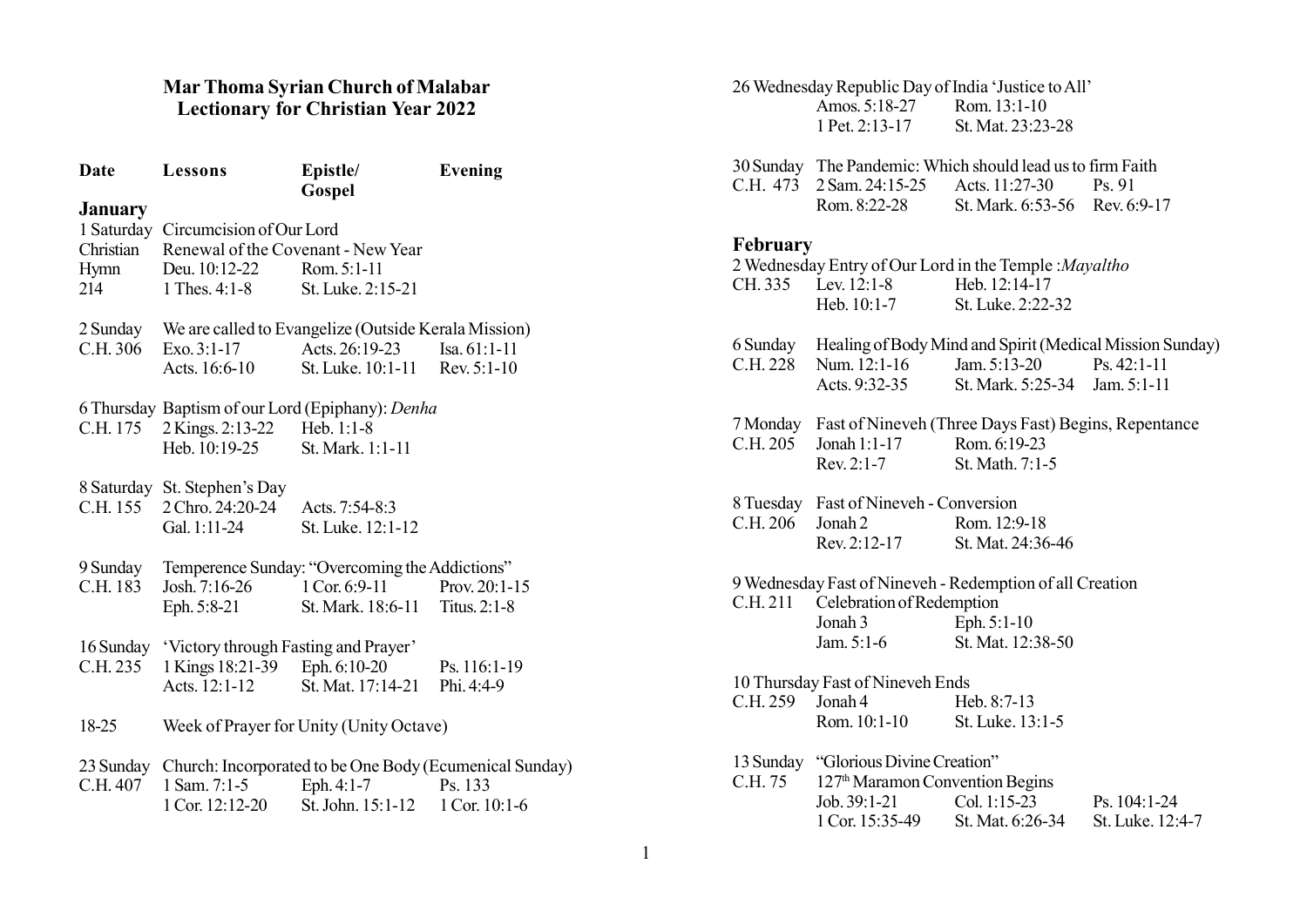|              | 20 Sunday Fall of Creation (127 <sup>th</sup> Maramon Convention Ends) |                                                             |                   |  |
|--------------|------------------------------------------------------------------------|-------------------------------------------------------------|-------------------|--|
| C.H. 139     |                                                                        | Gen. 3:1-21 Rom. 7:14-25 Gen. 6:1-7                         |                   |  |
|              | Eph. 2: 11-18                                                          | St. Mat. 7:13-21                                            | Heb. 6:1-8        |  |
|              |                                                                        |                                                             |                   |  |
| 27 Sunday    | Beginning of Great Lent (Pethrutha)                                    |                                                             |                   |  |
| C.H. 222     | Lent: Renewal of Creation                                              |                                                             |                   |  |
|              | Ezek. 36:24-30                                                         | 2 Cor. 5:16-21                                              | Gen. 33:1-17      |  |
|              | Rev. 21:1-7                                                            | St. John. 2:1-11                                            | St. Luke. 19:1-10 |  |
|              | 28 Monday Shubkono: Service of Reconciliation During great Lent        |                                                             |                   |  |
|              | Joe. $2:12-17$                                                         | 1 Cor. 13:4-10                                              |                   |  |
|              | 1 John. 4:11-21                                                        | St. Mat. 18:18-27                                           |                   |  |
|              |                                                                        |                                                             |                   |  |
| <b>March</b> |                                                                        |                                                             |                   |  |
|              | 4 Monday World Day of Prayer                                           |                                                             |                   |  |
| 6 Sunday     |                                                                        | Gives Healing that Comfort (2 <sup>nd</sup> Sunday in Lent) |                   |  |
| C.H. 215     |                                                                        | 2 King. 5:1-14 Phil. 2:21-30 Job. 2:11-13                   |                   |  |
|              | Phile. 8-21                                                            | St. Mark. 1:40-45 2 Tim. 1:15-18                            |                   |  |
|              |                                                                        |                                                             |                   |  |
| 13 Sunday    |                                                                        | Healing through Forgiveness of Sins (3rd Sunday in Lent)    |                   |  |
| C.H. 375     | 2 Sam. 12:1-13 1 Pet. 2:21-25                                          |                                                             | Ps. 32            |  |
|              | Acts. 8:9-17                                                           | St. Mark. 2:1-12 1 John. 1:5-10                             |                   |  |
| 20 Sunday    |                                                                        | Universal Salvation in Christ (4th Sunday in Lent)          |                   |  |
| C.H. 246     | Isa. 45:1-8                                                            | 1 Cor. 1:18-25 Ruth 1:16-22                                 |                   |  |
|              | Acts. 10:34-43                                                         | St. Mat. 15:21-28 St. Mat. 1:1-17                           |                   |  |
|              |                                                                        |                                                             |                   |  |
|              | 23 Wednesday Mid-Lent - The Necessity of the Cross                     |                                                             |                   |  |
|              | C.H. 146 Num. 21:4-9                                                   | Gal. 6:11-16                                                |                   |  |
|              | 1 Cor. 1:18-31                                                         | St. John. 3:1-17                                            |                   |  |
| 25 Friday    | Annunciation to Virgin Mary                                            |                                                             |                   |  |
| C.H. 351     | Deut. 18:9-22 1 John. 3:1-10                                           |                                                             |                   |  |
|              | Gal. 3:15-25                                                           | St. Luke. 1:26-38                                           |                   |  |
|              |                                                                        |                                                             |                   |  |
| 27 Sunday    |                                                                        | Worship - which gives Perfection to Personhood              |                   |  |
| C.H. 40      | (Fifth Sunday in Lent)                                                 |                                                             |                   |  |
|              | Isa. 66:19-24                                                          | Rom. 8:31-39                                                | Ps. 16            |  |
|              | Acts. 2:22-36                                                          | St. Luke. 13:10-17                                          | Rev. 4:1-11       |  |

| Aprıı<br>3 Sunday<br>C.H. 272                 | Micah 7:7-20<br>Acts. 9:10-18                                                                                              | Christ who gives Hopeful Vision, 36 <sup>th</sup> Sunday<br>Col. 1:1-14<br>St. Mark. 10:46-52 Heb. 11:1-12 | Ps.6                                                                |
|-----------------------------------------------|----------------------------------------------------------------------------------------------------------------------------|------------------------------------------------------------------------------------------------------------|---------------------------------------------------------------------|
| 8 Friday<br>C.H. 172                          | Jer. 7:3-17<br>1 Pet. 1:13-22                                                                                              | Fourtieth Friday - 'Christ who transcends Temptations'<br>Rom. 8:35-39<br>St. Luke. 4:1-13                 |                                                                     |
| C.H. 132                                      | 10 Sunday Hosanna - "Lord Save Us"<br>Zech. 9:9-17                                                                         | Col. 1:14-23<br>Rom. 11:16-36 St. Mark. 11:1-18                                                            | Isa. 5<br>Heb. 5:12-6:20                                            |
|                                               | 11 Monday Hasha - Passion Week<br>C.H. 64 Lev. 2:1-16<br>Acts. 13:26-43<br>St. Mat. 21:23-46                               | St. Mat. 22:1-14                                                                                           | Isa. 63<br>Heb. 2<br>St. Mat. 22:15-33                              |
| 12 Tuesday                                    | C.H. 121 Isa. 52:1-15<br>Acts. 13:44-52<br>St. Mat. 22:34-23:12 St. Mat. 23:13-22                                          |                                                                                                            | Num. 21:1-16<br>Eph.2<br>St. Mat. 24:1-28                           |
| 13 Wednesday<br>C.H. 242                      | Isa. 28:14-29<br>Col. 1:9-22<br>St. Mat. 24:29-51                                                                          | St. Mat. 25:1-13                                                                                           | Lev. 16:1-28<br>1 Pet. 4<br>St. John. 6:60-70                       |
|                                               | 14 Thursday Passover Thursday, Holy Communion, Banquet of Survival<br>C.H. 365 Exo. 12:1-17 1 Cor. 11:23-34<br>Heb. 9:1-15 | St. Mat. 26:17-30                                                                                          | Gen. 22:1-14<br>Heb. 5:1-14<br>1 Cor. 11:23-34<br>St. Mat. 26:31-46 |
| 15 Friday<br>C.H. 367<br>C.H. 143<br>C.H. 147 | Cross: Way of Salvation<br><b>First Service</b><br>Isa. $53:1-12$<br>1 Pet. 1:1-25<br>St. Mat. 26:47-75                    | <b>Second Service</b><br>Zech. 13:1-9<br>Gal. 3:1-22<br>St. Mat. 27:1-44                                   | Dan. 2:26-45<br>1 Thes. 2:1-12<br>St. Mat. 27:57-61                 |

2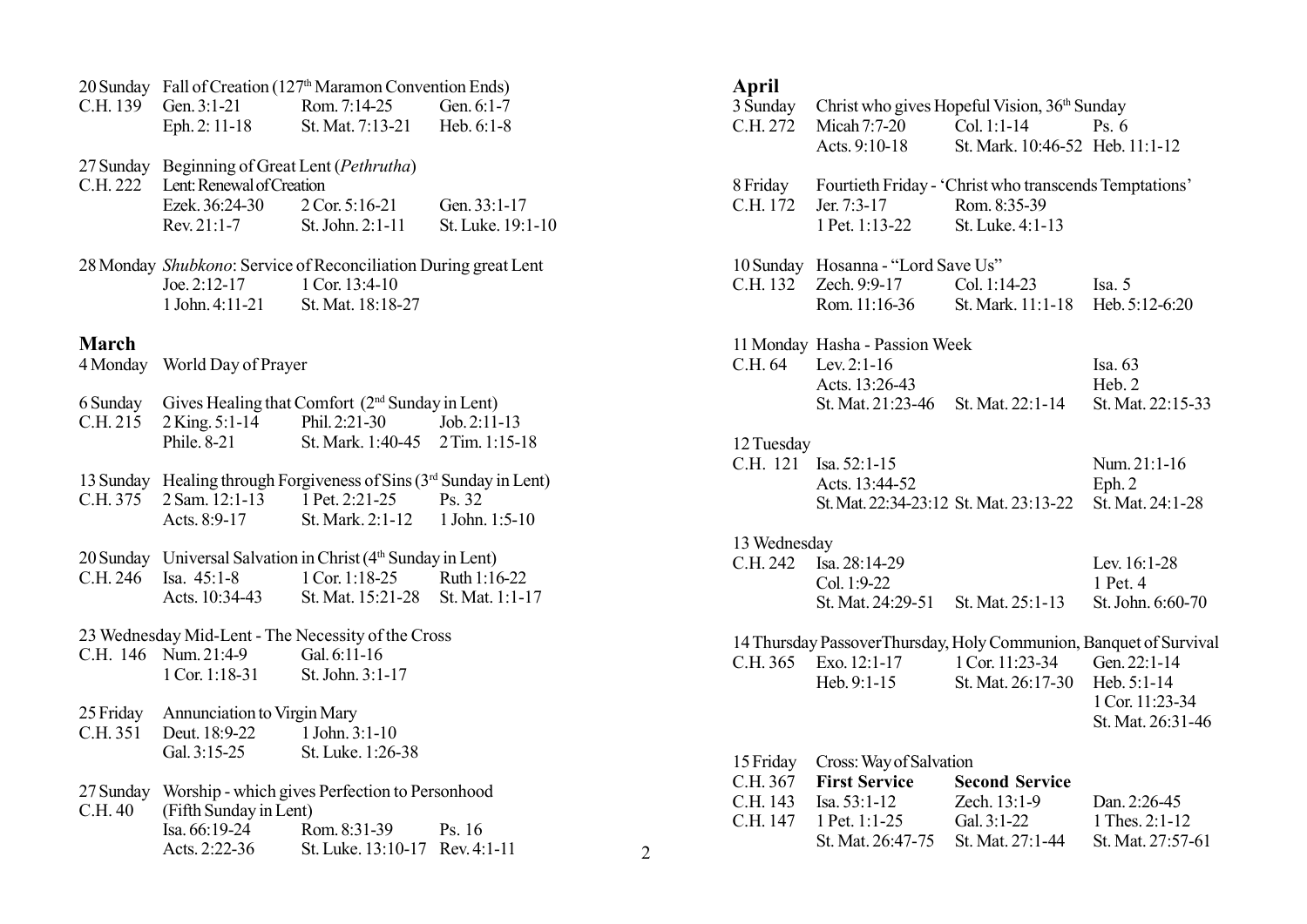#### Third Service

Num. 21:1-9 Heb. 3:1-19 St. Mat. 27:45-56

- 16 Saturday Holy Saturday: 'The Victory of Death through Death' C.H. 324 Ezek. 37:1-14 Rom. 6:1-11<br>1 Pet. 3:17-22 St. Mat. 27:6 St. Mat. 27:62-66
- 17 Sunday Easter: Celebration of Resurrection<br>C.H. 154 Isa. 60:12-21 1 Cor. 15:20-28 C.H.  $154$  Isa.  $60:12-21$ <br>1 Cor.  $15:42-58$ St. Luke. 24:1-12.
- 24 Sunday New Sunday  $(1^{st}$  Sunday after Easter)  $C.H. 250$  "Jesus: Lord and God"<br>Gen  $28:10-22$  1 Gen. 28:10-22 1 Thes. 4:13-18 Ps. 16<br>Acts. 24:10-21 St. John. 20:19-29 1 Pet. 1 St. John. 20:19-29 1 Pet. 1:1-9

## **May**

- 1 Sunday Dignity of Labour and Divine Commissioning
- C.H. 277 May Day (Metropolitan Fund)  $2^{nd}$  Sunday after Easter<br>Judg. 6:11-24 2 Thes. 3:6-15 Gen. 4:16-22 Judg. 6:11-24 2 Thes. 3:6-15<br>Acts. 18:1-4 St. John. 21:1-1 St. John.  $21:1-14$  Jam.  $5:1-6$
- 8 Sunday St. John the Apostle's Day "The Church that has to
- C.H. 152 bear witness to the Resurrection" ( $3<sup>rd</sup>$  Sunday after Easter)<br>2 Kings 4:27-37 2 Cor. 4:7-15 Gen. 50:22-26 2 Kings 4:27-37 2 Cor. 4:7-15<br>Rev. 22:16-21 St. John. 21:1 St. John.  $21:15-25$  2 Cor. 5:1-10
- 15 Sunday Journey with the Risen Christ  $(4<sup>th</sup>$  Sunday after Easter)

|  | C.H. 156 1 King. 19:1-13 | Eph. $5:1-10$                   | Ps. $107:1-21$ |
|--|--------------------------|---------------------------------|----------------|
|  | Acts. 8:26-40            | St. Luke. 24:13-35 Heb. 11:1-12 |                |

- 22 Sunday Lord worthy of Praise- (DSMC Sunday)
- C.H.  $356$  ( $5<sup>th</sup>$  Sunday after Easter)

| Exo. 15:1-18   | Phil. $2:1-11$                    | Ps. 98 |
|----------------|-----------------------------------|--------|
| Acts. 16:19-31 | St. Luke. 1:46-56 1 Cor. 14:15-19 |        |

#### 26 Thursday Ascension of our Lord

- C.H. 354 2 Kings 2:1-16 Acts. 1:1-11<br>Fig. 4:1-16 St. Luke. 24: St. Luke. 24:36-53
- 29 Sunday "The Church that has to be on Watch"<br>C.H. 344 Ezek. 22:23-31 Eph. 6:10-20 C.H. 344 Ezek. 22:23-31 Eph. 6:10-20 Ps. 40<br>Acts. 1:12-14 St. John. 14:14-21 Col. 4:
- St. John. 14:14-21 Col. 4:2-6

#### June

| 5 Sunday<br>C.H. 187 |               | The Feast of Pentecost: "The Holy Spirit - The Gift"<br>(Clergy Sunday Offertory) Student Sunday |                          |
|----------------------|---------------|--------------------------------------------------------------------------------------------------|--------------------------|
|                      | Joel. 2:28-32 | Gal. 5:16-24                                                                                     | Exo. 19:10-21            |
|                      | Acts. 2:1-21  | St. John. 16:6-16                                                                                | $1 \text{Cor. } 2:10-16$ |

- 12 Sunday Trinity Sunday "Holy Trinity" Enviornment Sunday C.H. 16  $(1<sup>st</sup> Sunday after Pentecost)$ <br>Gen. 1:1-19 2 Cor. 13 2 Cor. 13:11-14 Ps. 19 Rom. 8:18-27 St. John. 1:1-18 1 John. 1:1-10
- 16 Wednesday Beginning of the Fast of the Apostles.
- C.H. 224 Calling and Election of Apostles<br>Jere. 1:1-12 1 Cor. 12:27 Jere. 1:1-12 1 Cor. 12:27-31<br>Heb. 10:32-39 St. Luke. 6:12-1 St. Luke. 6:12-19
- 19 Sunday Discipleship: Calling for Christ Experience
- C.H. 231 (2<sup>nd</sup> Sunday after Pentecost) 2 Kings 2:1-15 Gal. 1:11-17 Amos. 7:12-15<br>Acts. 1:15-26 St. Mark. 3:13-19 1 Cor. 4:1-10 St. Mark.  $3:13-19$  1 Cor.  $4:1-10$
- 26 Sunday People of God Ministry and Model
- C.H. 238  $(3<sup>rd</sup> Sunday after Pentecost)$ <br>Isa. 6:1-8 Titus. Titus. 2:1-11 Neh. 9:1-5 1 Pet. 2:1-10 St. Mat. 28:16-20 2 Pet. 1:5-11
- 29 Wednesday End of the Fast of the Apostles

C.H. 251 St. Peter and St. Paul the Apostles Day Josh. 1:1-9 2 Tim. 1:3-12 Gal. 2:1-10 St. Mat. 20:25-28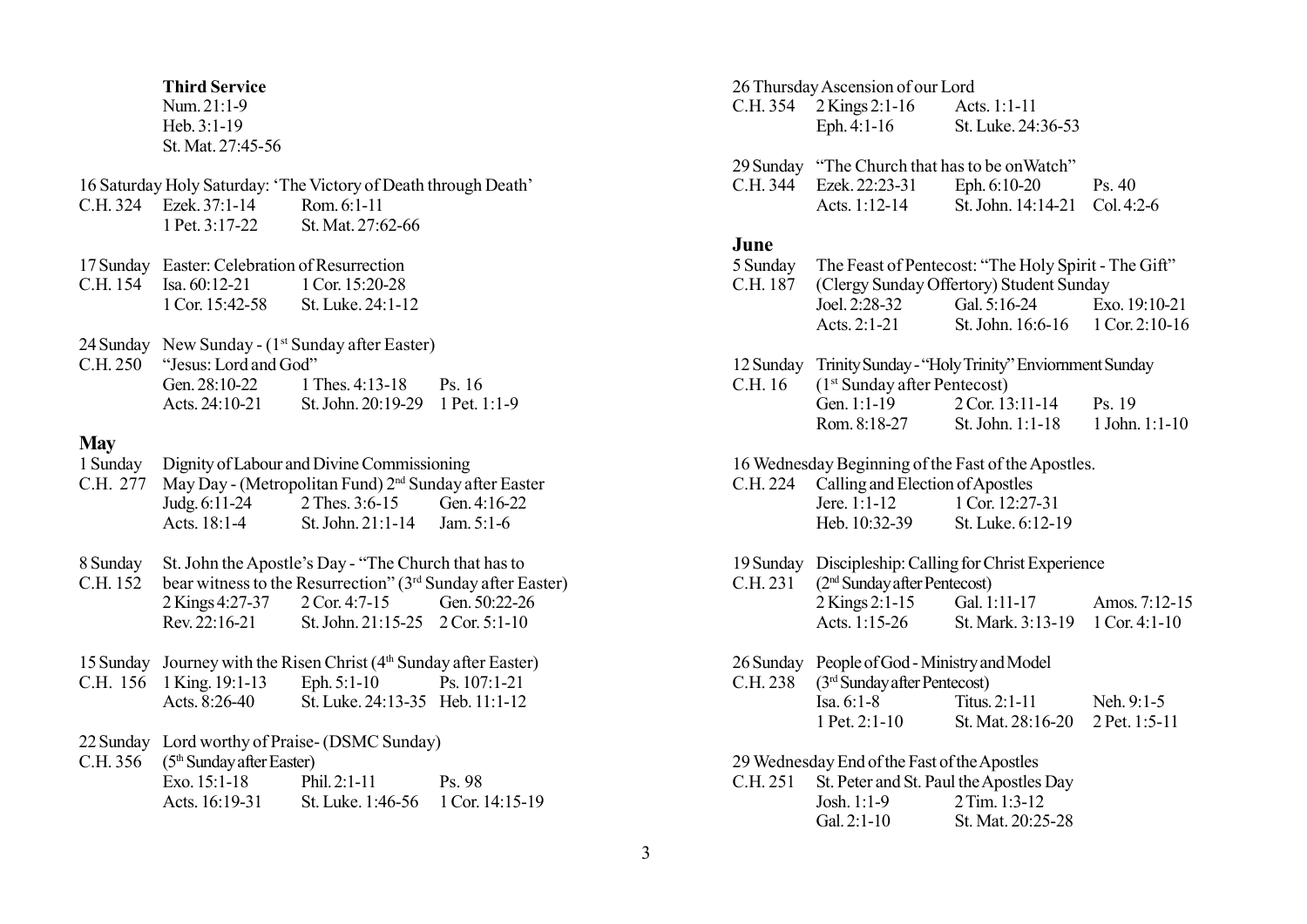# July

| 3 Sunday<br>C.H. 255  | St. Thomas the Apostle's Day, "Apostle Thomas - Faithful<br>unto Death" Tithe Offering Day - (4th Sunday after Pentecost) |                                                 |                   |
|-----------------------|---------------------------------------------------------------------------------------------------------------------------|-------------------------------------------------|-------------------|
|                       | Isa. $52:7-15$                                                                                                            | 2 Tim. 3:10-17 Isa. 6:1-11                      |                   |
|                       | 1 Thes. 1:2-9                                                                                                             | St. John. 11:10-16                              | 2 Cor. 11:23-31   |
| 10 Sunday<br>C.H. 404 | $(5th$ Sunday after Pentecost)                                                                                            | Priests: Ambassadors of Christ, Priest's Sunday |                   |
|                       | Ezek. 33:1-7                                                                                                              | 2 Cor. 5:14-21                                  | Zech. 3:6-10      |
|                       | 1 Pet. 5:1-11                                                                                                             | St. John. 10:1-11                               | Heb. 5:1-10       |
| 17 Sunday<br>C.H. 411 | (6 <sup>th</sup> Sunday after Pentecost)                                                                                  | "Anointing the Sick - Sacrament of Healing"     |                   |
|                       | Jer. 8:15-22                                                                                                              | Jam. 5:13-20                                    | 2 Kings 20:1-11   |
|                       | Rev. 22:1-5                                                                                                               | St. Mark. 6:7-13                                | Acts. 3:1-10      |
| 24 Sunday<br>C.H. 321 | The Sacrament of Holy Matrimony<br>(7 <sup>th</sup> Sunday after Pentecost)                                               |                                                 |                   |
|                       | Gen. 24:10-27                                                                                                             | Eph. 5:20-32                                    | Ps. 21            |
|                       | Heb. 13:1-6                                                                                                               | St. Math. 19:1-12                               | 1 Cor. 13         |
|                       | 25 Monday St. James the Apostle's Day                                                                                     |                                                 |                   |
| C.H. 347              | Jere. 26:10-15 Acts. 11:27-12:3                                                                                           |                                                 |                   |
|                       | Acts. 8:1-11                                                                                                              | St. Mark. 10:35-45                              |                   |
| 31 Sunday<br>C.H. 359 | Theological Education for the Confirmation of Faith<br>(8th Sunday after the Pentecost)                                   |                                                 |                   |
|                       | Deut. $6:1-13$                                                                                                            | 1 Cor. 4:14-21                                  | Josh. 24:1-15     |
|                       | Gal. 3:1-14                                                                                                               | St. John. 3:10-21                               | St. John. 8:31-41 |
| <b>August</b>         |                                                                                                                           |                                                 |                   |
| 1 Monday              | Beginning of Fifteen Days Lent                                                                                            |                                                 |                   |
| C.H. 39               | Dan. 1:1-21                                                                                                               | Rom. 12:19-21                                   |                   |
|                       | 1 John. 3:1-12                                                                                                            | St. Mat. 5:38-41                                |                   |
| C.H. 25               | 6 Saturday The Feast of the Transfiguration of Our Lord<br>(The Glorification of our Lord)                                |                                                 |                   |
|                       | Deut. 4:1-12                                                                                                              | 2 Pet. 1:16-25                                  |                   |
|                       | Heb. 12:18-29                                                                                                             | St. Mat. 17:1-18                                |                   |
|                       |                                                                                                                           |                                                 |                   |

| 7 Sunday<br>C.H. 305  | 'I am not Ashamed of the Gospel'' Mission Sunday<br>(9 <sup>th</sup> Sunday after Pentecost)           |                                                              |                                    |
|-----------------------|--------------------------------------------------------------------------------------------------------|--------------------------------------------------------------|------------------------------------|
|                       | Jere. $7:1-7$                                                                                          | 2 Tim. 2:1-13                                                | Isa. 50:1-11                       |
|                       | Rom. 1:8-17                                                                                            | St. Mat. 10:16-23                                            | 2 Tim. 2:14-26                     |
| C.H. 396              | 14 Sunday Christian Presence in the Nation Building<br>$(10th$ Sunday after Pentecost)<br>Neh. 2:13-20 | $1$ Tim. $2:1-7$                                             | $Ps. 45:1-17$                      |
|                       | Acts. 26:24-32                                                                                         | St. Luke. 3:7-14                                             | 1 Tim. 3:1-7                       |
| C.H. 425              | 15 Monday Independence Day, End of the Fifteen Days Lent<br>Exo. 23:1-9<br>Acts. 15:1-11               | Gal. 5:1-6<br>St. Luke. 6:20-26                              |                                    |
| C.H. 192              | 21 Sunday Reformation Sunday, The Church that has to be Reformed                                       | by the Holy Spirit (11 <sup>th</sup> Sunday after Pentecost) |                                    |
|                       | 2 Kings 23:1-7<br>$Heb. 4:1-13$                                                                        | Titus. 3:1-11<br>St. Mat. 5:17-20 1 Thes. 2:13-16            | Joel. 2:12-17                      |
| 28 Sunday<br>C.H. 315 | $(12th$ Sunday after Pentecost)                                                                        | Holy communion - "Healing of the Body and Soul"              |                                    |
|                       | Exo. 16:11-18<br>1 Cor. 11:23-30 St. John. 6:26-35                                                     | 1 Cor. 10:14-22                                              | Exo. 12:1-12<br>Acts. 2:13-16      |
| <b>September</b>      |                                                                                                        |                                                              |                                    |
| 4 Sunday<br>C.H. 380  | $(13th$ Sunday after Pentecost)                                                                        | Education that based on Divine Grace. Education Sunday       |                                    |
|                       | Prov. $2:1-15$                                                                                         | Col. 1:24-29                                                 | Prov. $4:1-13$                     |
|                       | Jam. 3:13-18                                                                                           | St. Mat. 7:24-29                                             | Jam. 1:5-8                         |
| 11 Sunday<br>C.H. 387 | (14 <sup>th</sup> Sunday after Pentecost)                                                              | Sevika Sanghom Day 'Women: Defenders of Faith'               |                                    |
|                       | 1 Sam. 1:20-28<br>$2$ Tim. 1:1-8                                                                       | Acts. 16:11-15<br>St. Mark. 16:1-7                           | Eshther 4:13-17<br>Rom. 16:1-16    |
| 18 Sunday<br>C.H. 237 | (15 <sup>th</sup> Sunday after Pentecost)                                                              | Senior Citizen Day - 'Care to the Elders'                    |                                    |
|                       | Gen. 47:1-12<br>2 Tim. 4:9-18                                                                          | Eph. 6:1-7<br>St. Mark. 7:6-13                               | Prov. 16:1-33<br>St. Luke. 2:25-38 |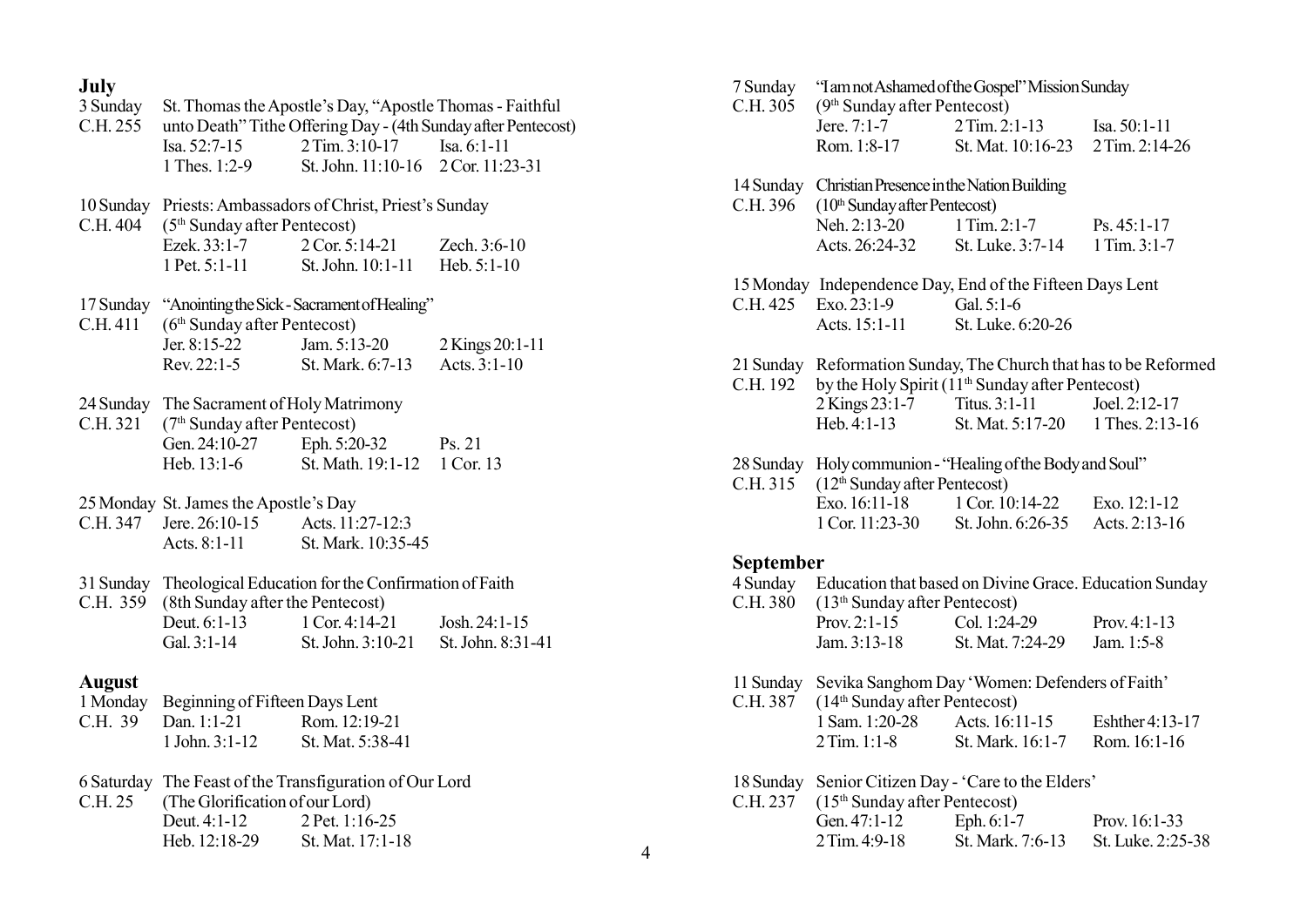|          | 21 Wednesday St. Mathew, The Apostle's Day                     |                                               |                                                                |
|----------|----------------------------------------------------------------|-----------------------------------------------|----------------------------------------------------------------|
|          | C.H. 384 Isa. 4:1-6 1 Thes. 1:2-6                              |                                               |                                                                |
|          | Rev. 4:4-11 St. Mat. 9:9-13                                    |                                               |                                                                |
|          | 25 Sunday The God who is with us during Crisis                 |                                               |                                                                |
| C.H. 390 | (16 <sup>th</sup> Sunday after Pentecost)                      |                                               |                                                                |
|          |                                                                | Exo. 3:1-15 1 Thes. 4:13-18 Obe. 15-21        |                                                                |
|          |                                                                | Acts. 1:1-11 St. Mat. 25:31-40 Heb. 9:24-28   |                                                                |
|          | 27 Tuesday Inauguration Day of the Church of South India (CSI) |                                               |                                                                |
|          | Ezek. 37:15-22                                                 | Eph. 4:1-6                                    |                                                                |
|          | 1 John. 3:1-12 St. John. 17:20-28                              |                                               |                                                                |
| October  |                                                                |                                               |                                                                |
|          | 2 Sunday Mar Thoma Voluntary Evangelists' Day                  |                                               |                                                                |
| C.H. 301 |                                                                |                                               | 'Do the work of an Evangelist' $(17th$ Sunday after Pentecost) |
|          |                                                                | 2 Kings 7:3-11 2 Tim. 4:1-5 2 Kings 5:1-5     |                                                                |
|          | $2$ Cor. 4:1-6                                                 | St. Luke. 10:1-12 St. Luke. 10:17-20          |                                                                |
|          |                                                                |                                               |                                                                |
| 9 Sunday |                                                                | Christian Approach to the Differently Abled   |                                                                |
| C.H. 473 | $(18th$ Sunday after Pentecost)                                |                                               |                                                                |
|          |                                                                | 2 Sam. 9:1-12 2 Cor. 4:16-18 Ps. 103:1-13     |                                                                |
|          |                                                                | Acts. 3:1-10 St. Mark. 3:1-6 St. Luke. 9:1-12 |                                                                |
|          | 16 Sunday Youth Sunday - 'Youths: Inheriters of Faith'         |                                               |                                                                |
| C.H. 312 | $(19th$ Sunday after Pentecost)                                |                                               |                                                                |
|          |                                                                |                                               |                                                                |

- Dan. 6:1-10 Titus 2:1-15 Ezek. 12:1-8<br>Heb. 12:1-13 St. Mark. 10:17-22 1 Tim. 4:12-1 St. Mark. 10:17-22 1 Tim. 4:12-16
- 23 Sunday Christian Family Dedication Day "Family that has to be built

| C.H. 491 upon Christ" (20th Sunday after Pentecost) |                   |                |
|-----------------------------------------------------|-------------------|----------------|
| Gen. $48:1-16$                                      | Eph. 3:14-21      | Ps. 128        |
| $Col. 3:12-25$                                      | St. Luke. 2:41-52 | 1 Pet. $3:1-9$ |
|                                                     |                   |                |

30 Sunday Sanctification of the Church - Kudosh Eetho

| C.H. 276 Beginning of the Liturgical Year |  |                                     |
|-------------------------------------------|--|-------------------------------------|
| 2 Chro. 34:14-28 1 Pet. 1:13-19           |  | 2 Chro. 34:29-33                    |
| Acts. $28:17-30$                          |  | St. John. 2:13-22 St. John. 3:22-30 |

## November

| TAARTIIN                                   |                                       |                                                                                         |                                                                          |
|--------------------------------------------|---------------------------------------|-----------------------------------------------------------------------------------------|--------------------------------------------------------------------------|
|                                            | 1 Tuesday All Saints Day              |                                                                                         |                                                                          |
|                                            | C.H. 285 Isa. 26:1-16                 | Eph. 1:15-23                                                                            |                                                                          |
|                                            | Rev. 4:1-11                           | St. John. 11:21-27                                                                      |                                                                          |
|                                            |                                       |                                                                                         |                                                                          |
| 6 Sunday                                   |                                       | Renewal of the Church - Hudos Eetho                                                     |                                                                          |
|                                            |                                       |                                                                                         | C.H. 379 World Sunday School Day, Children: To be brought for Christ     |
|                                            |                                       |                                                                                         |                                                                          |
|                                            |                                       | Judg. 13:1-8 Eph. 6:1-9 Prov. 3:1-12<br>Heb. 11:17-27 St. John. 6:1-14 St. Mat. 18:1-14 |                                                                          |
|                                            |                                       |                                                                                         |                                                                          |
|                                            |                                       |                                                                                         |                                                                          |
|                                            | 13 Sunday Annunciation to Zechariah   |                                                                                         |                                                                          |
|                                            |                                       |                                                                                         | C.H. 189 Festival of the Unity of the Communion of Churches in India     |
|                                            | (CCI-CSI-CNI-MTC)                     |                                                                                         |                                                                          |
|                                            |                                       | 1 Chro. 24:1-19 Eph. 4:1-13 Micah 6:1-18                                                |                                                                          |
|                                            |                                       | Rev. 7:9-17 St. Luke. 1:5-23 Rev. 8:1-5                                                 |                                                                          |
|                                            |                                       |                                                                                         |                                                                          |
|                                            | 20 Sunday Annunciation to Virgin Mary |                                                                                         |                                                                          |
|                                            |                                       | C.H. 265 1 Sam. 2:1-11 Eph. 1:3-10 1 Thes. 3:6-13                                       |                                                                          |
|                                            | Gal. $4:1-7$                          | St. Luke. 1:26-38 Acts. 16:11-15                                                        |                                                                          |
|                                            |                                       |                                                                                         |                                                                          |
|                                            |                                       |                                                                                         | 27 Sunday Visitation of Virgin Mary to Elizabeth - Sharing the Good News |
|                                            | C.H. 229 Gen. 18:1-15 Rom. 10:9-17    |                                                                                         | Ps. 146                                                                  |
|                                            |                                       | 1 Thes. 3:6-13 St. Luke. 1:39-45 Gal. 3:15-22                                           |                                                                          |
|                                            |                                       |                                                                                         |                                                                          |
|                                            |                                       | 29 Tuesday Inauguration Day of the Church of North India (CNI)                          |                                                                          |
|                                            | Isa. 65:17-25 2 Cor. 1:3-11           |                                                                                         |                                                                          |
|                                            | 1 Cor. 12:12-26 St. John. 17:17-26    |                                                                                         |                                                                          |
|                                            |                                       |                                                                                         |                                                                          |
| 30 Wednesday St. Andrews the Apostle's Day |                                       |                                                                                         |                                                                          |
|                                            | C.H. 236 Zech. 8:20-23 1 Cor. 4:1-5   |                                                                                         |                                                                          |
|                                            | Rom. 8:1-11                           | St. John. 1:35-42                                                                       |                                                                          |
|                                            |                                       |                                                                                         |                                                                          |
| <b>December</b>                            |                                       |                                                                                         |                                                                          |
|                                            | 1 Thursday Beginning of 25 Days Lent  |                                                                                         |                                                                          |
| C.H. 121 Isa. 9:1-7                        |                                       | Phi. $4:1-7$                                                                            |                                                                          |
|                                            | Heb. $1:1-12$                         | St. John. 1:1-15                                                                        |                                                                          |
|                                            |                                       |                                                                                         |                                                                          |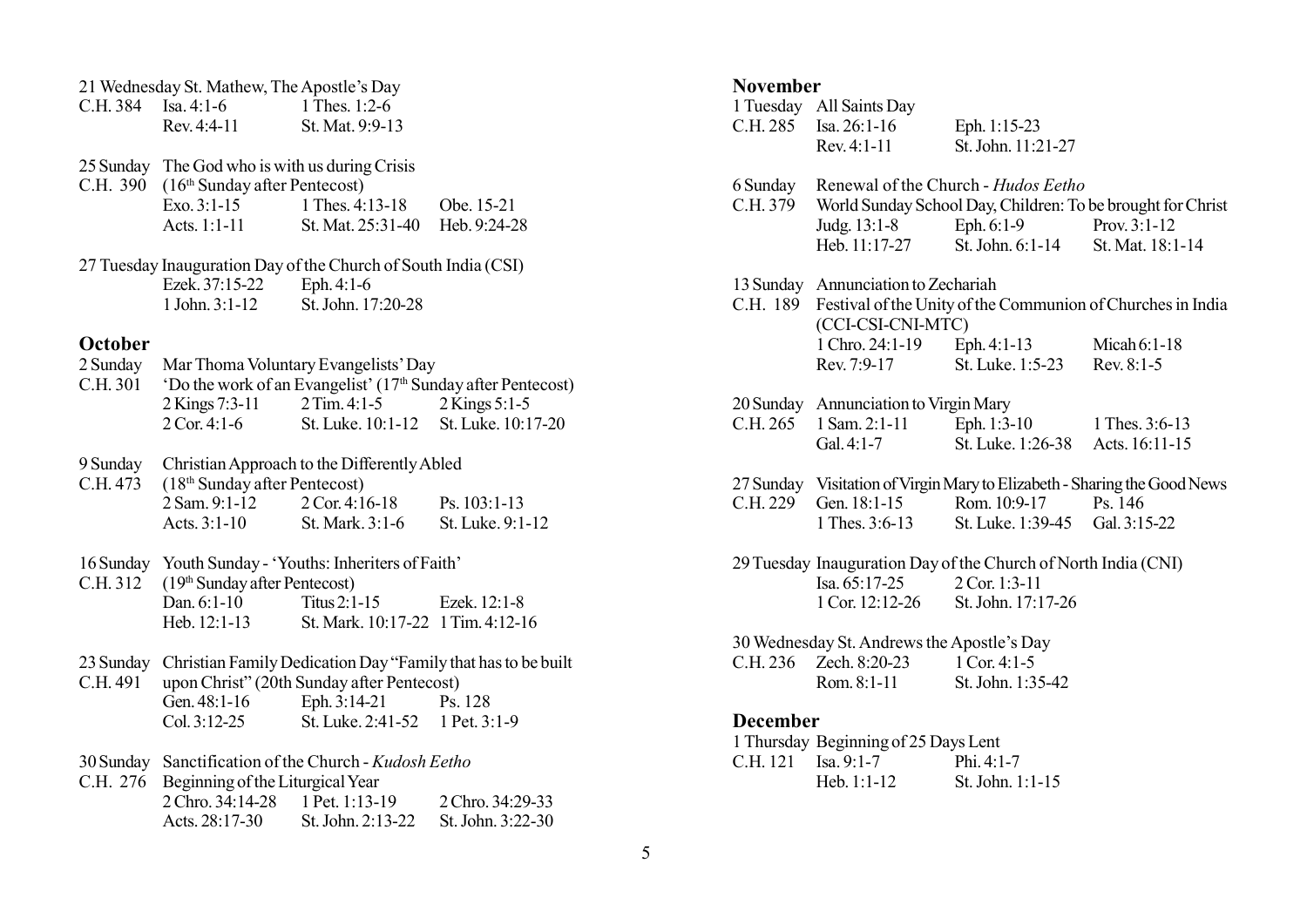| 4 Sunday<br>C.H. 200                          | Birth of John the Baptist, Bible Sunday<br>Authenticity of the Word of God |                                               |                                                                        |
|-----------------------------------------------|----------------------------------------------------------------------------|-----------------------------------------------|------------------------------------------------------------------------|
|                                               | Exo. 20:1-21                                                               | 2 Tim. 2:8-15                                 | Ps. 119: 97-112                                                        |
|                                               | Heb. 4: 12-16                                                              | St. Luke. 1:57-66 2 Tim. 3:10-17              |                                                                        |
|                                               |                                                                            |                                               |                                                                        |
|                                               | 11 Sunday Annunciation to Joseph                                           |                                               |                                                                        |
|                                               | C. H. 347 Zeph. 3:14-20 Rom. 4:13-22                                       |                                               | Gen. 37:5-11                                                           |
|                                               | Acts. 3:19-26                                                              | St. Mat. 1:18-23                              | Heb. 9:11-28                                                           |
|                                               |                                                                            |                                               |                                                                        |
|                                               | 18 Sunday Messiah: The Fulfillment of the Promise                          |                                               |                                                                        |
|                                               | C. H. 120 Deut. 18:15-22 Gal. 4:1-7                                        |                                               | Mal. 3:1-6                                                             |
|                                               | Heb. 1:1-12                                                                | St. John. 1:1-14                              | Eph. 2:11-22                                                           |
|                                               | 21 Wednesday Mar Thoma Church Day (Sabha Dinam)                            |                                               |                                                                        |
|                                               | C. H. 239 Joshua 24:1-14                                                   | Phi. 3:12-21                                  |                                                                        |
|                                               | Eph. 2:19-22                                                               | St. John. 14:1-7                              |                                                                        |
|                                               |                                                                            |                                               |                                                                        |
|                                               | 25 Sunday The Feast of Nativity                                            |                                               |                                                                        |
|                                               |                                                                            |                                               | C. H. 126 "Birth of the Saviour: Joy to the World" End of 25 Days Lent |
|                                               | Micah $5:1-9$                                                              | 1 Tim. 1:14-17                                |                                                                        |
|                                               | $Col. 1:15-23$                                                             | St. Luke. 2:1-20                              |                                                                        |
| 31 Saturday Year Ending - Watch Night Service |                                                                            |                                               |                                                                        |
|                                               | C. H. 354 The God Who is with us during Crisis                             |                                               |                                                                        |
|                                               | Exo. $14:10-25$ 2 Cor. $12:1-10$                                           |                                               | Isa. 41: 8-20                                                          |
|                                               |                                                                            | Acts. 27:9-26 St. Mark. 4:35-41 1 Pet. 5:6-11 |                                                                        |
|                                               |                                                                            |                                               |                                                                        |
|                                               |                                                                            |                                               |                                                                        |
|                                               | <b>READING PORTIONS FOR SPECIAL OCCASIONS</b>                              |                                               |                                                                        |
|                                               | 1. Thanksgiving Day for the New Academic Year                              |                                               |                                                                        |
|                                               | 1 King. 3:4-15                                                             | Jam. 1:5-8                                    |                                                                        |
|                                               | $Col. 1:3-14$                                                              | St.Luke. 2:41-52                              |                                                                        |
|                                               | 2. CSI-CNI-Mar Thoma Unity Sunday                                          |                                               |                                                                        |
|                                               | Eze. 37:15-28                                                              | Eph. 4:1-7                                    |                                                                        |
|                                               | 1 Cor. 1:10-18                                                             | St.John. 17:18-26                             |                                                                        |
|                                               |                                                                            |                                               |                                                                        |

| 3. Parish Day       |                              |                  |  |
|---------------------|------------------------------|------------------|--|
|                     | Isa. 60                      | Acts. 4:32-35    |  |
|                     | Phil. 2:1-18                 | St.Luke. 13:1-9  |  |
| 4. Diocesan Day     |                              |                  |  |
|                     | $Isa. 43:1-13$               | 2 Cor. 5:11-19   |  |
|                     | Heb. 12:1-13                 | St.John. 15:1-12 |  |
|                     |                              |                  |  |
|                     | 5. Year Ending - Watch Night |                  |  |
|                     | Deut. 8:1-20                 | 1 Thes 5:1-11    |  |
|                     | 2 Cor. 9:10-15               | St.Luke. 13:6-9  |  |
| 6. Harvest Festival |                              |                  |  |
|                     | Deut. 26:1-11                | Phil. 4:10-20    |  |
|                     | $2$ Cor. 9:1-9               | St.Mat. 21:1-4   |  |
|                     |                              |                  |  |
| 7. Choir Day        |                              |                  |  |
|                     | Exo. 15:1-18                 | Eph. 5:15-21     |  |
|                     | Acts. 16:19-34               | St.Luke. 1:46-55 |  |
|                     |                              |                  |  |
|                     | 8. Senior Citizens Day       |                  |  |
|                     | Gen. 48:1-22                 | $2$ Tim. 4:1-8   |  |
|                     | $2$ Cor. 4:7-18              | St.Luke. 2:25-38 |  |
| 9. Birthday         |                              |                  |  |
|                     | Gen. 47:1-10                 | 2 Cor. 2:14-17   |  |
|                     | $Ps. 103:1-12$               | St.Luke. 1:67-80 |  |
|                     |                              |                  |  |
|                     | 10. Wedding Aniversary       |                  |  |
|                     | Gen. 2:18-25                 | Eph. 5:21-32     |  |
|                     | Eph. 3:14-21                 | St.Mat. 19:3-12  |  |
|                     |                              |                  |  |
| 11. Journey         |                              |                  |  |
|                     | Ps. 16                       | Ps. 91, 121      |  |
|                     | Josh. 1:1-9                  |                  |  |